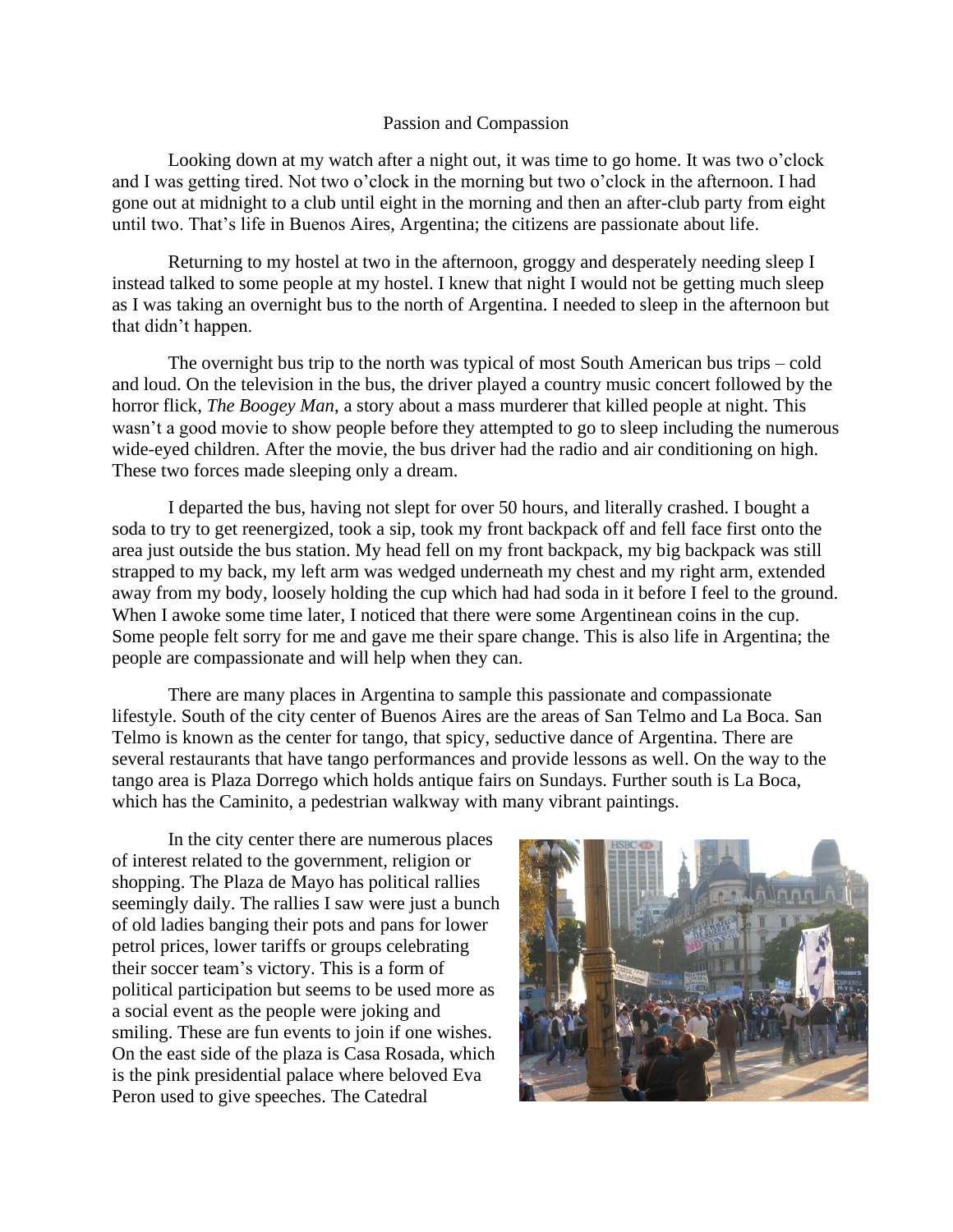Metropolitana houses the tomb of the revolutionary San Martin and near the plaza is Buenos Aires' oldest church, Iglesia San Ignacio. Nearby, there are numerous shops on the Avenue 9 de Julio. The street also contains two famous cites: the Oberlisco, which is a well-known meeting place and the massive Teatro Colon, a theater that seats 2,500. Even better for shopping is Florida Avenue which is a pedestrian walkway that has street performers and many shopping malls.

To the north is the greener and more affluent Palermo district. There are several nice gardens and parks including a Japanese garden, botanical garden and rose garden. A museum dedicated to Eva Peron does an adequate job of describing her life through pictures, video and some of her speeches. This appears to be more of a ritzy area as there are member's only polo grounds and racetracks. Palermo also is a place to go to upscale bars and restaurants.

In the northeast of Argentina is the beautiful Iguazu Falls. There is a seemingly endless amount of rainfalls to visit and photographs to take. Bring a raincoat as onlookers get drenched, with the loudest and wettest area around the "el Diablo" waterfall which can be reached by a catwalk. The city near the falls, Puerto Iguazu, is a nice enough place but the attraction is the falls. Most of the city seems to be hotels or travel agencies related to tourism but the falls can easily be visited independently. Within walking distance of the city there is a place that the indigenous people build large wooden structures without the use of nails.

To the east of Argentina, is the underrated and almost unknown country of Uruguay. The standard of living here is similar to Argentina. One of the border towns is Salto which is a fine city but doesn't have a lot of attractions. More appealing are the hot springs, Termas de Dayman, located a few miles away but easily accessible. There is a wide variety of temperatures to soak in and many people stay in the motels surrounding the springs.

The capital of Montevideo is a typical capital; it is a base for government and culture with both upscale and impoverished neighborhoods. Most of the attractions are within or near the Plaza Independencia. Within the plaza square is a statue of hero Artigas, a couple of museums and the country's leading theater, Teatro Solis. Near the square is Casa Garibaldi, which was the house where Garibaldi, who unified

house where Garibaldi, who unified southern Italy in the 1800's, once lived. The Italian and Spanish influence can be seen in both Uruguay and Argentina. There are also a couple art museums in the area including one dedicated to Torres Garcia, who did many famous portraits. The Mercado del Puerto is a *parrilla* (steakhouse) that has numerous restaurants with massive hunks of meat including steaks and sub particles. Tourists can herd cattle in one of the several ranches in Uruguay which is known for its fading, yet viable *gaucho* (cowboy) lifestyle.



Colonia del Sacramento is a beautiful colonial town with cobblestone streets and several museums. Most of the attractions are around Plaza Mayor 25 de Mayo. The Municipal Museum,